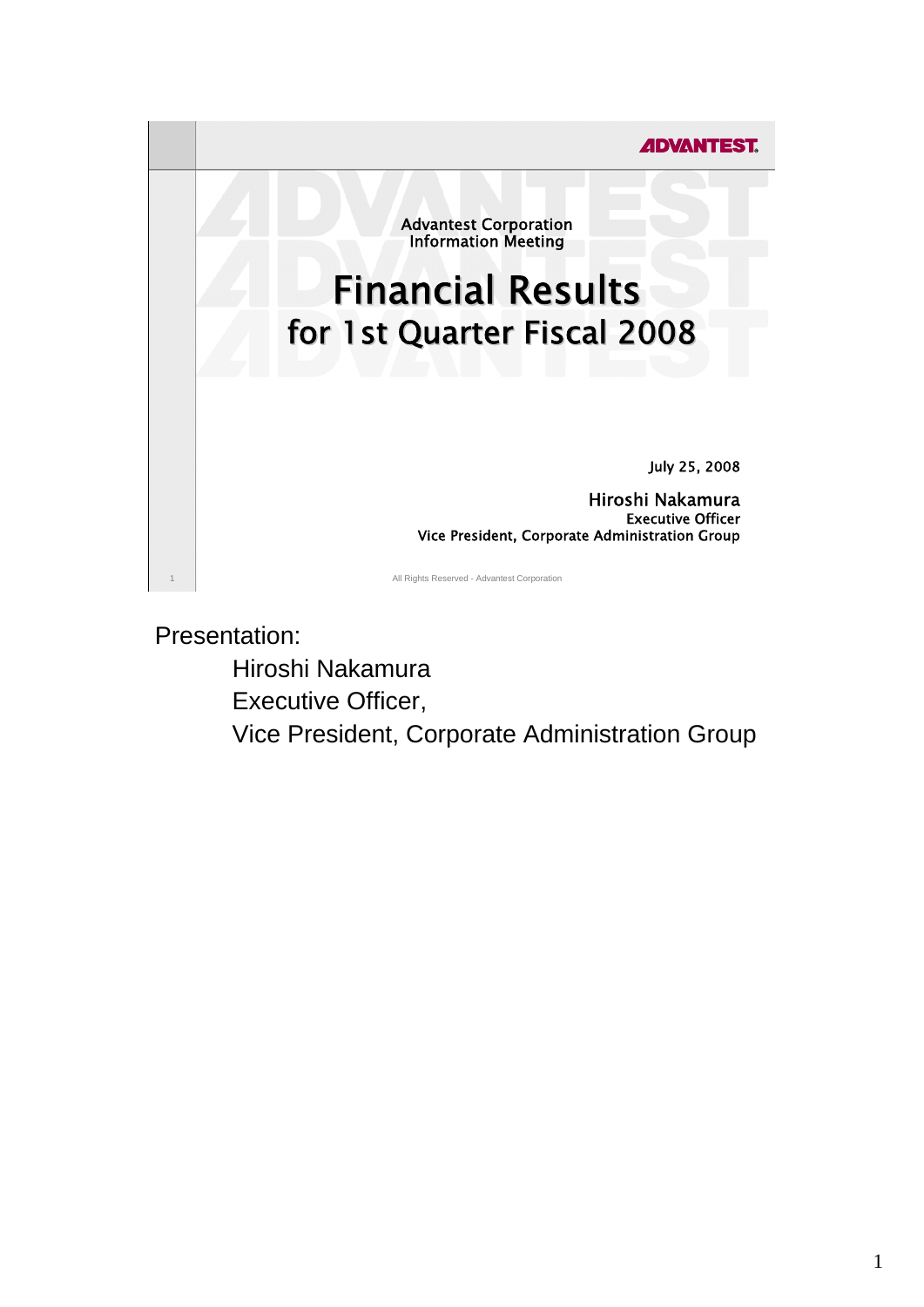|                | <b>Summary of Achievements</b>              |      |        |                    |        |              |                      | <b>ADVANTEST.</b>                |                  |  |
|----------------|---------------------------------------------|------|--------|--------------------|--------|--------------|----------------------|----------------------------------|------------------|--|
|                |                                             |      |        |                    |        |              | (In Billions of Yen) |                                  |                  |  |
|                |                                             | 1Q   | 2Q     | <b>FY'07</b><br>3Q | 4Q     | <b>Total</b> | 1Q                   | <b>FY'08</b><br>Q on Q<br>$(\%)$ | Y on Y<br>$(\%)$ |  |
|                | Orders                                      | 53.2 | 42.0   | 31.2               | 35.8   | 162.2        | 18.2                 | $-49.2$                          | $-65.8$          |  |
|                | <b>Sales</b>                                | 57.1 | 57.8   | 35.0               | 32.9   | 182.8        | 26.5                 | $-19.6$                          | $-53.7$          |  |
|                | Operating<br>Income/loss                    | 11.7 | 12.9   | 1.0                | $-2.9$ | 22.7         | $-1.8$               |                                  |                  |  |
|                | Non-operating<br>Income/loss                | 3.4  | $-0.6$ | 1.0                | $-3.0$ | 0.8          | 1.5                  |                                  | $-54.6$          |  |
|                | Income/loss<br>before Tax                   | 15.1 | 12.3   | 2.0                | $-5.9$ | 23.5         | $-0.3$               |                                  |                  |  |
|                | <b>Net</b><br>Income/loss                   | 9.9  | 7.0    | 3.0                | $-3.3$ | 16.6         | $-0.2$               |                                  |                  |  |
|                | <b>Backlog</b>                              | 49.0 | 33.2   | 29.5               | 32.4   |              | 24.1                 | $-25.6$                          | $-50.9$          |  |
| $\overline{2}$ | All Rights Reserved - Advantest Corporation |      |        |                    |        |              |                      | 2008/7/25                        |                  |  |

## ○ Summary of First Quarter Results

- ・ Orders: 18.2 billion yen Drop of 49.2% from previous quarter
- ・ Sales: 26.5 billion yen Drop of 19.6% from previous quarter
- ・ Operating income/loss: Loss of 1.8 billion yen
- ・ Income/loss before tax: Loss of 0.3 billion yen Non-operating income/loss: Income of 1.5 billion yen
- ・ Net income/loss: Loss of 0.2 billion yen
- ・ Backlog: 24.1 billion yen Drop of 25.6% from previous quarter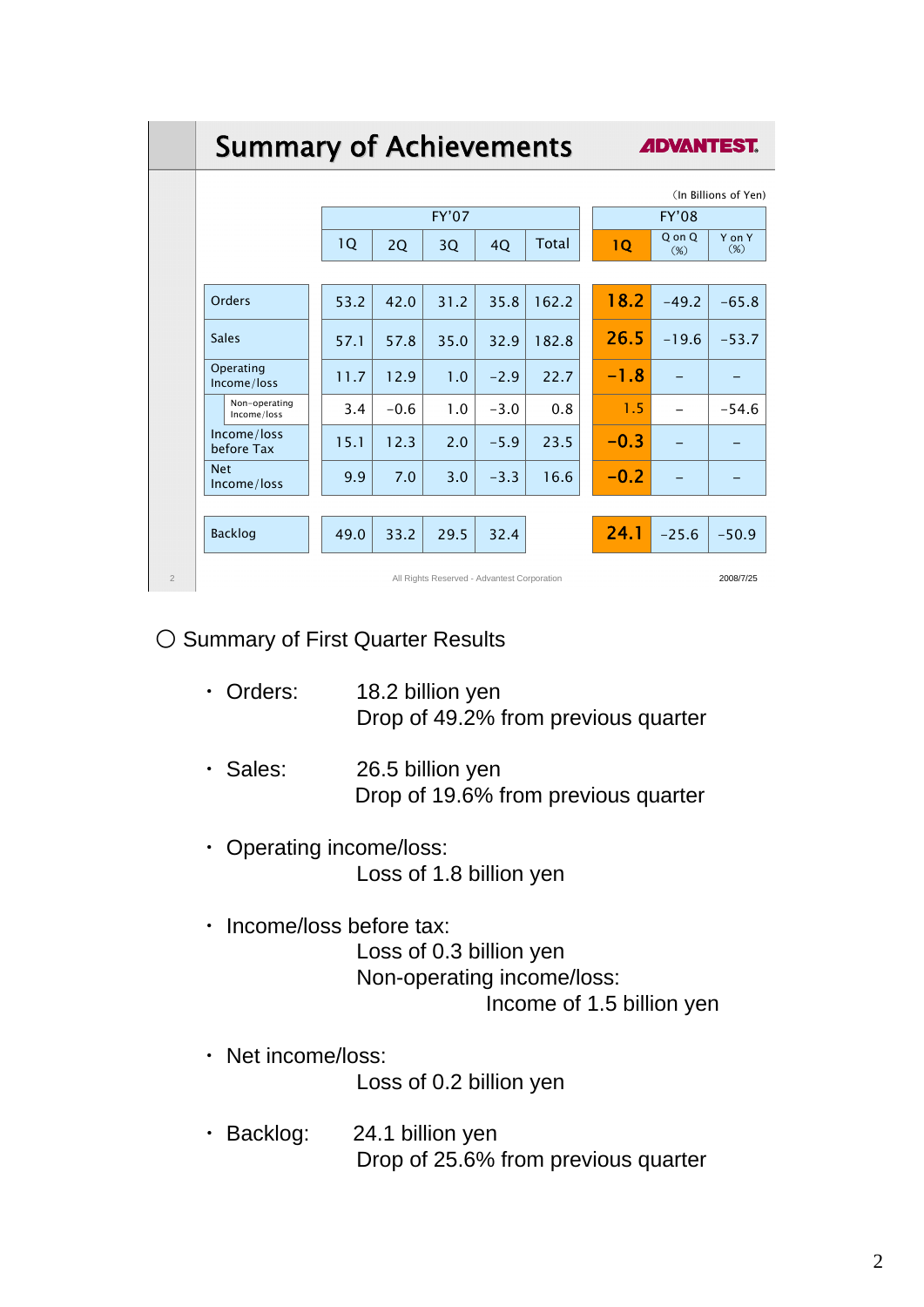

○ Orders by business segment for first quarter

・ Semiconductor and component test systems:

 10.0 billion yen Drop of 60.2% from previous quarter Reasons  $\Rightarrow$  Reduced demand for DRAM test systems in Taiwan and Japan

- ・ Mechatronics systems: 4.3 billion yen Drop of 26.4% from previous quarter
- ・ Services, support, and others: 4.1 billion yen Drop of 13% from previous quarter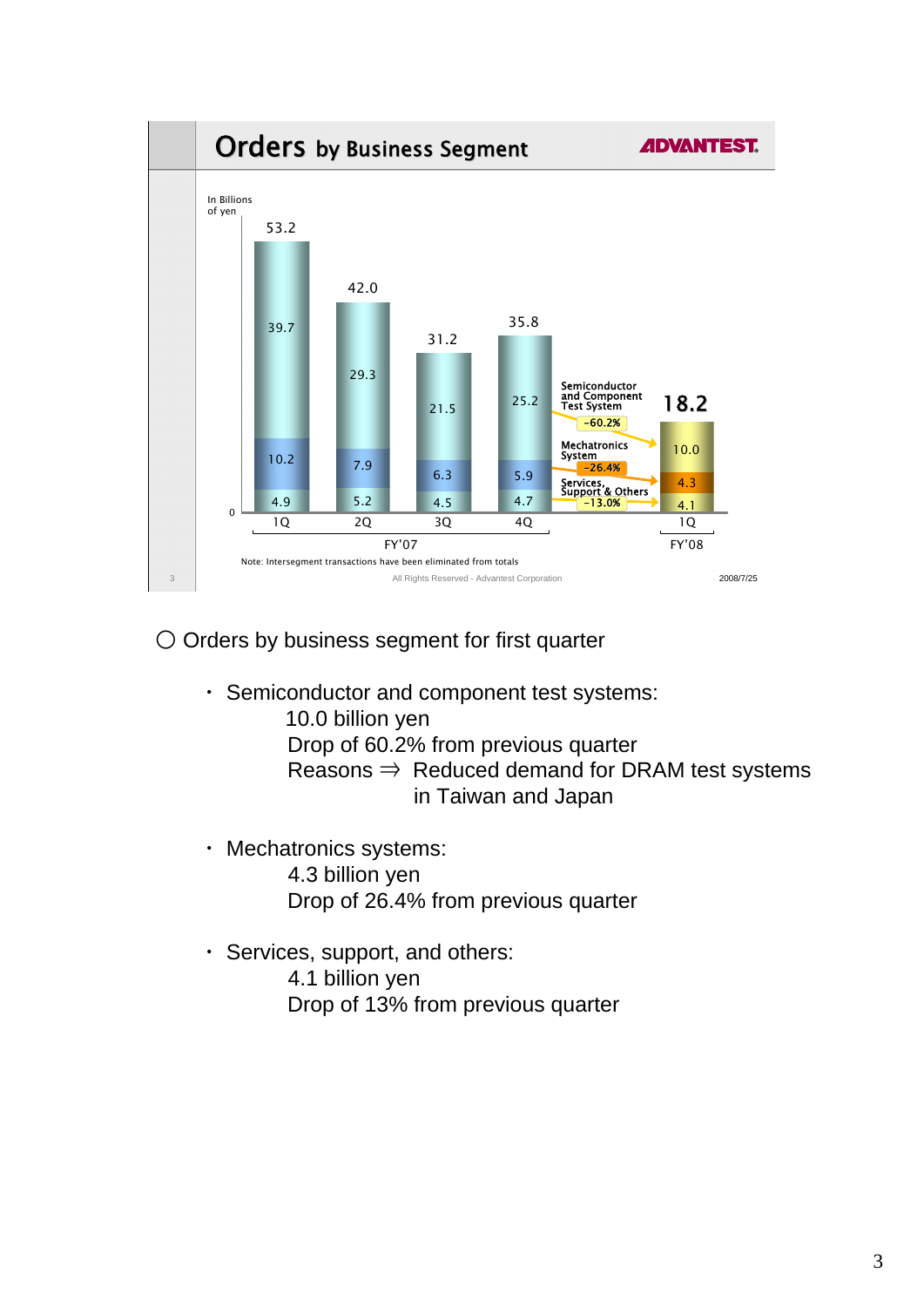

 $\bigcirc$  Sales by business segment for first quarter

- ・ Semiconductor and component test systems: 17.0 billion yen Drop of 22.8% from previous quarter Reasons  $\Rightarrow$  Continued weakness in investment, particularly DRAM test systems, in Taiwan and Japan
- ・ Mechatronics systems: 5.2 billion yen Drop of 19.1% previous quarter
- ・ Services, support, and others: 4.4 billion yen Drop of 13.8% from previous quarter
- Breakdown of semiconductor and component test systems for first quarter
	- ・ Memory: 8.4 billion yen Drop of 41.2% from previous quarter
	- ・ Non-memory: 8.6 billion yen Increase of 11.1% from previous quarter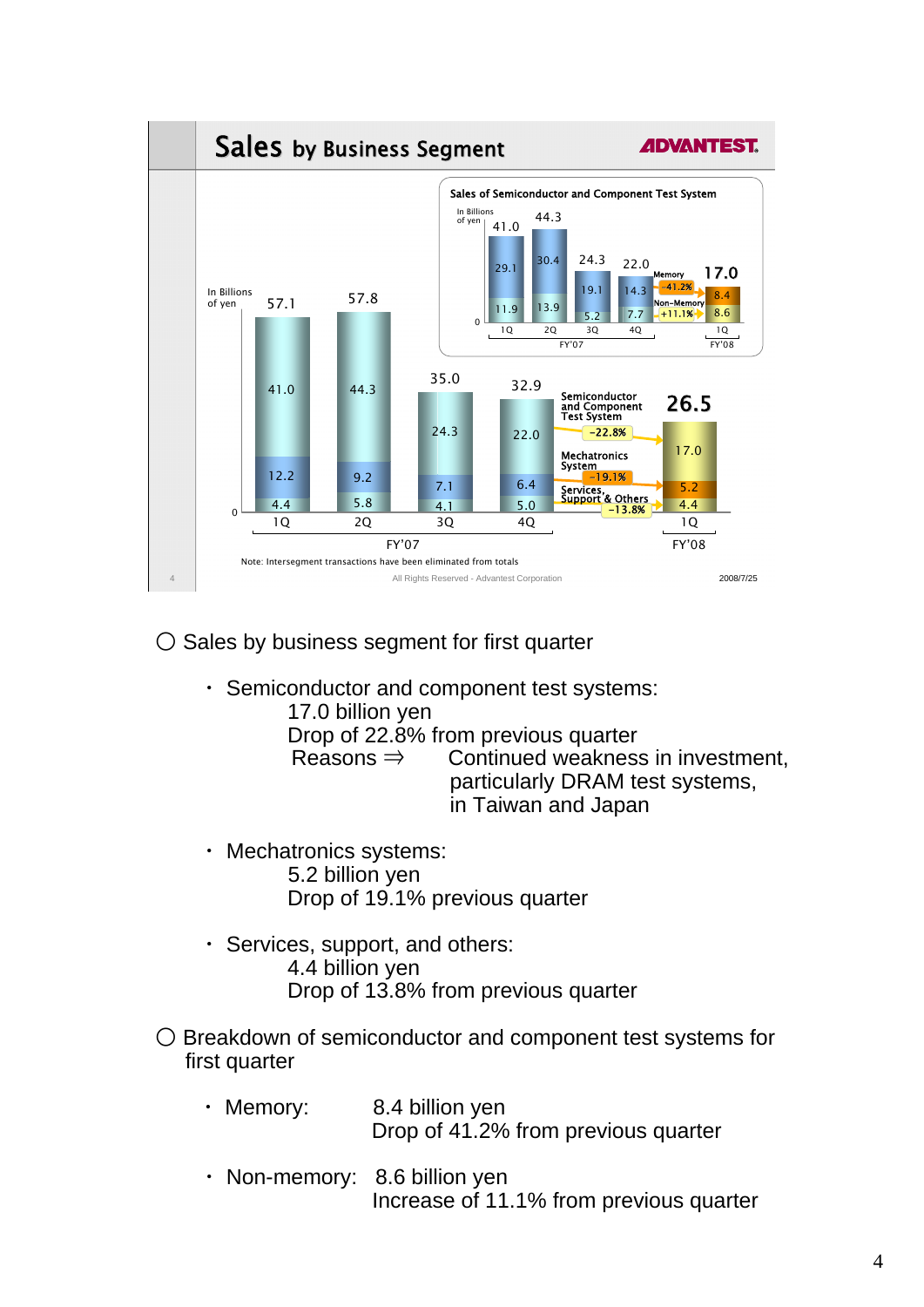

○ Sales by region for first quarter

# **Regions with lower sales from previous quarter**

- ・ Japan: 6.5 billion yen Drop of 33.6% from previous quarter
- ・ Taiwan: 5.6 billion yen Drop of 40.8% from previous quarter

Reason  $\Rightarrow$  Weak investment in DRAM test systems

### **Regions with higher sales from previous quarter**

・ South Korea:

7.1 billion yen Increase of 48.1% from previous quarter

Reason ⇒

Slight movement to invest in DRAM test systems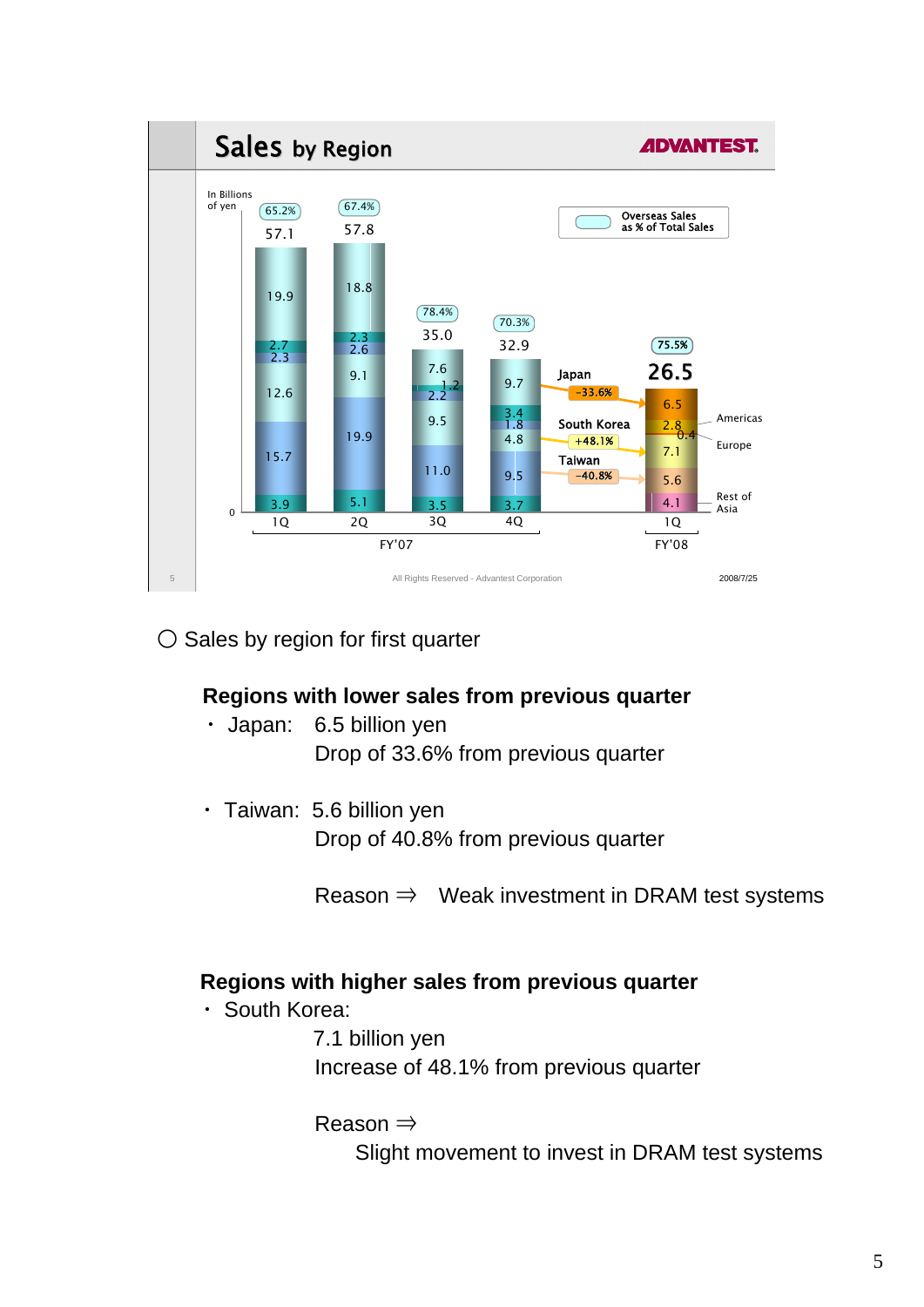

○ First quarter

Operating Expenses:

15.5 billion yen

R&D expenses:

6.7 billion yen

Drop of 0.9 billion yen from previous quarter

○ First quarter

Operating income/loss:

Loss of 1.8 billion yen

Reason  $\Rightarrow$  Cuts in fixed expenses reduced sales expenses to 15.5 billion yen, but these cuts were not enough to offset the significant drop in sales.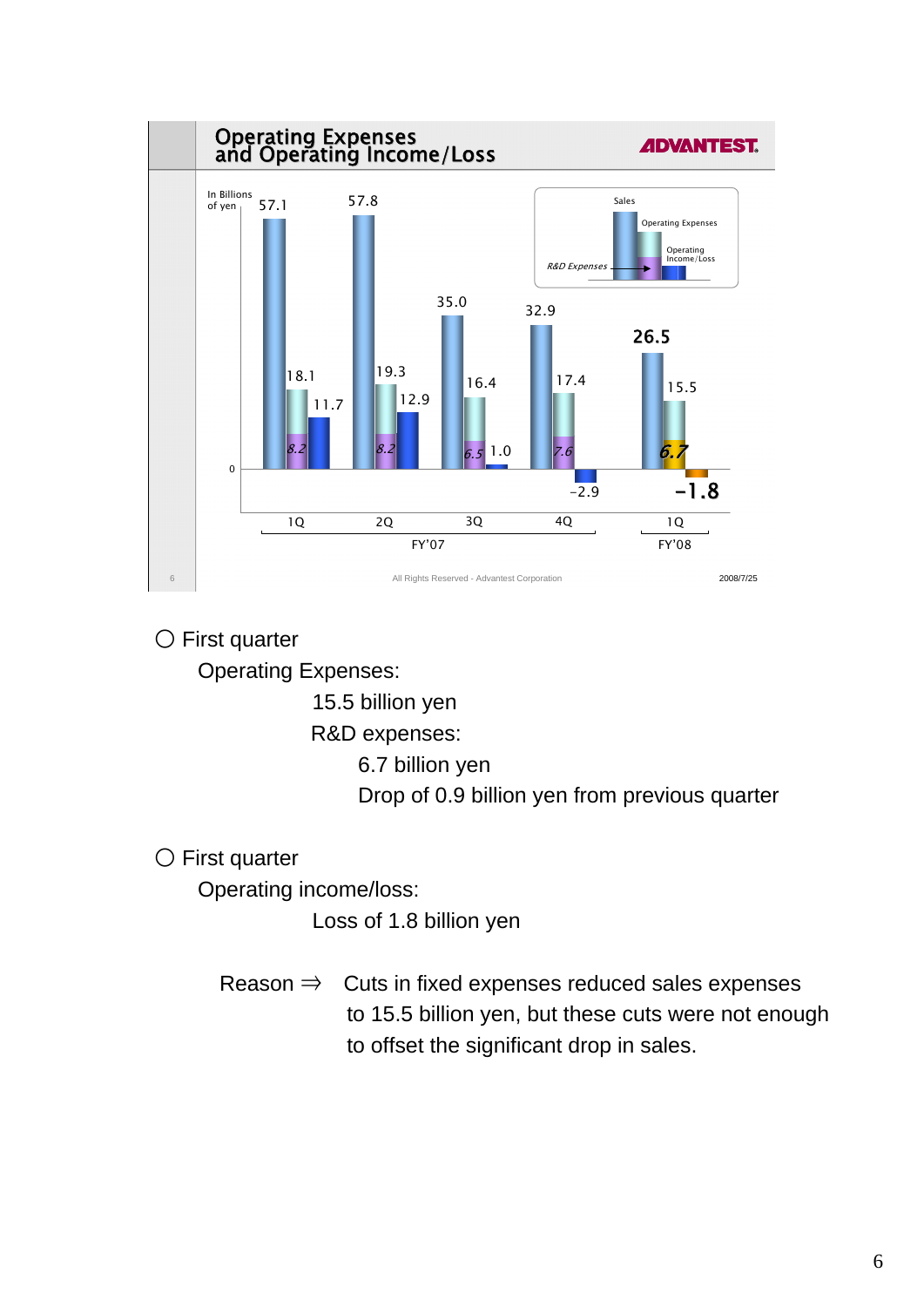

### ○ Balance sheet as of end of June 2008 Assets

- ・ Cash and cash equivalents: 146.9 billion yen Change from end of March 2008: - 0.4 billion yen
- Trade receivables: 23.2 billion yen Change from end of March 2008: - 6.9 billion yen
- Inventories: 26.4 billion yen Change from end of March 2008: - 0.4 billion yen
- ・ Property, plant and equipment: 49.2 billion yen Change from end of March 2008: - 1.6 billion yen
- First quarter
	- ・ Capital expenditures 0.6 billion yen
	- Depreciation 2.3 billion yen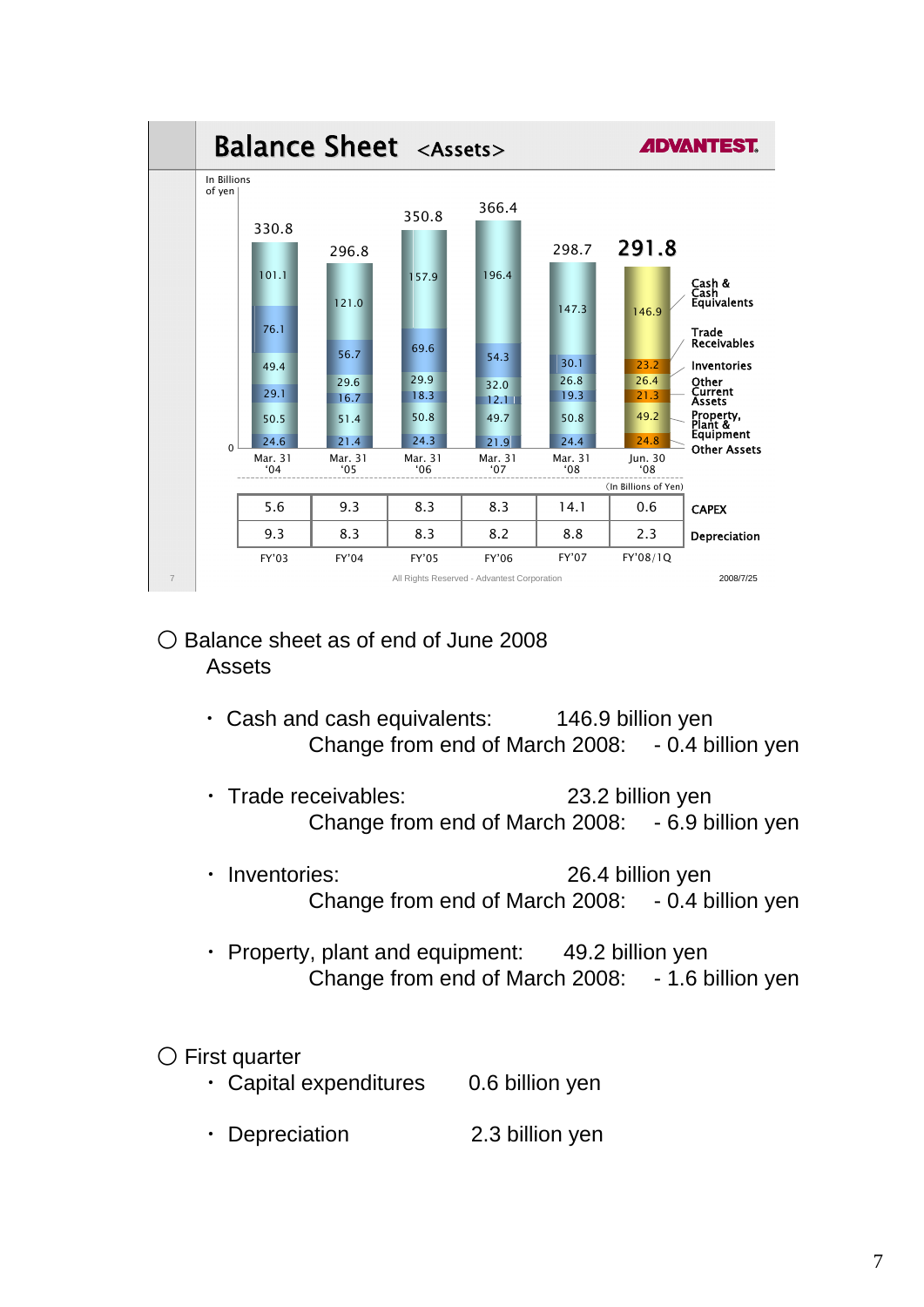

- Balance sheet as of end of June 2008 Liabilities and Equity
	- ・ Retained earnings and others: 180.0 billion yen Change from end of March 2008: - 1.7 billion yen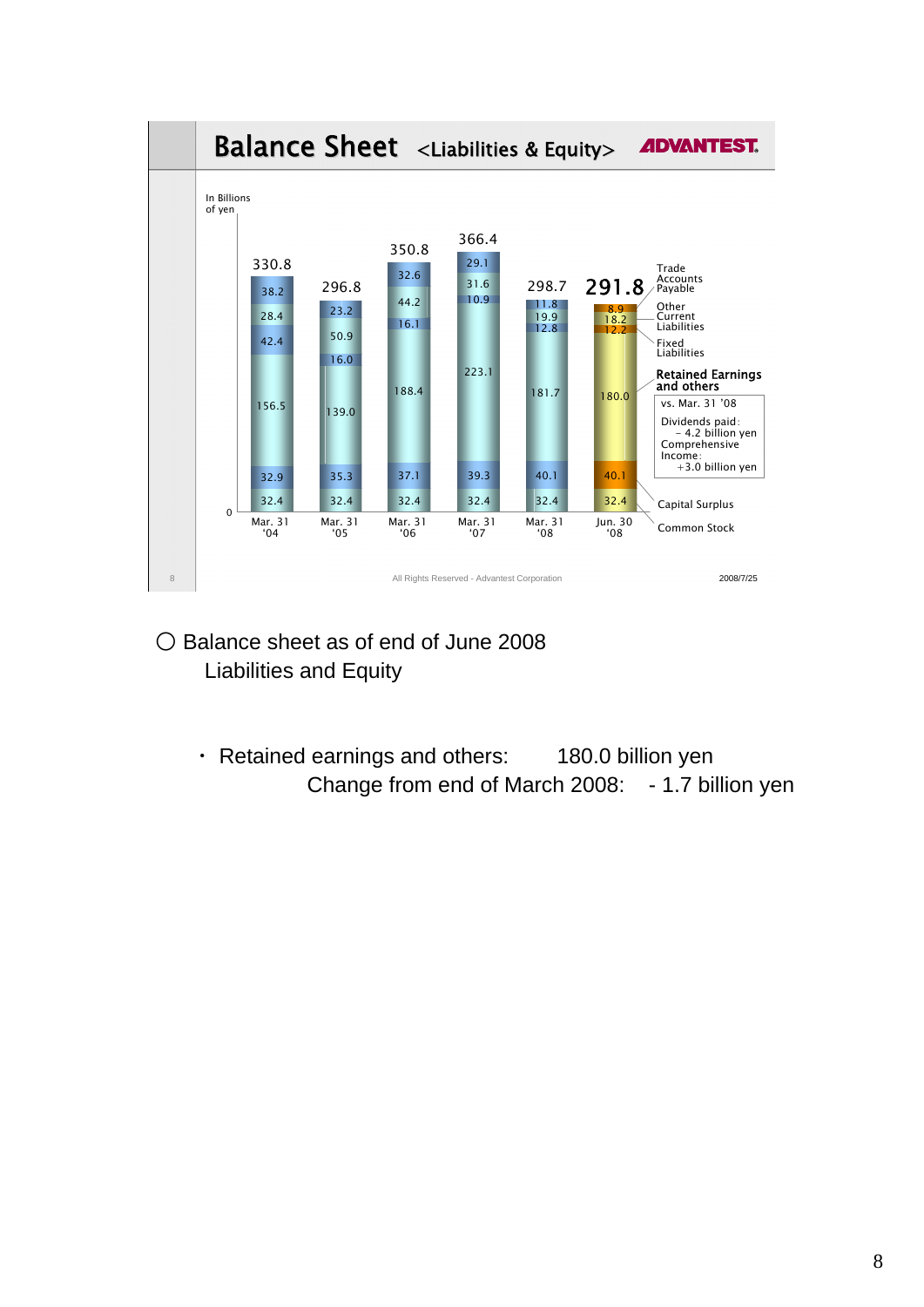

○ Cash Flow (CF) for first quarter

| $\cdot$ Operating CF: | Plus 2.5 billion yen  |
|-----------------------|-----------------------|
| $\cdot$ Investing CF: | Minus 1.5 billion yen |
| $\cdot$ Free CF:      | Plus 1.0 billion yen  |
| · Financing CF:       | Minus 4.2 billion yen |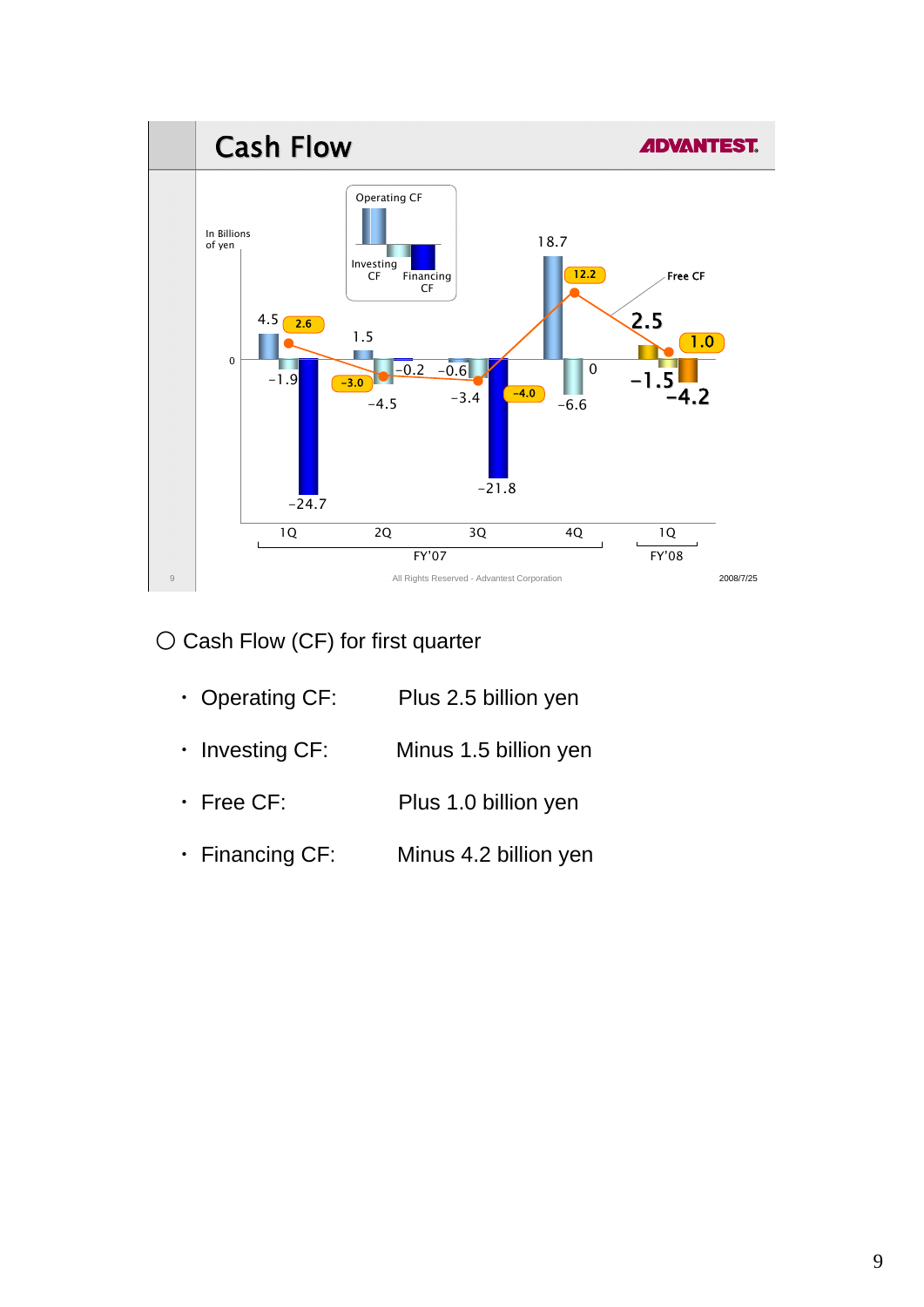

# ○ Order trends from last fiscal year

- ・ Third quarter of fiscal 2007
	- ・Shift in economic tide
	- ・Weakness in test systems for digital consumer products in Japan
	- ・Limited investment by memory manufacturers, particularly in Taiwan and Japan
- ・ Fourth quarter of fiscal 2007
	- ・Recovery in orders for T2000
	- ・Continued weak investment for memory test systems
- ・ First quarter of fiscal 2008
	- ・Weak investment overall, particularly for memory test systems

○ Forecast for second quarter of fiscal 2008

- ・ Orders: 17.8 billion yen Almost no change from previous quarter
- ・ Sales: 23.5 billion yen Drop of 11% from previous quarter
- ・ Operating income/loss: Loss of 3.7 billion yen
- Under these severe conditions, our focus will be on:
	- ・Comprehensive cuts in fixed expenses
	- ・Development of new products for expanding market share